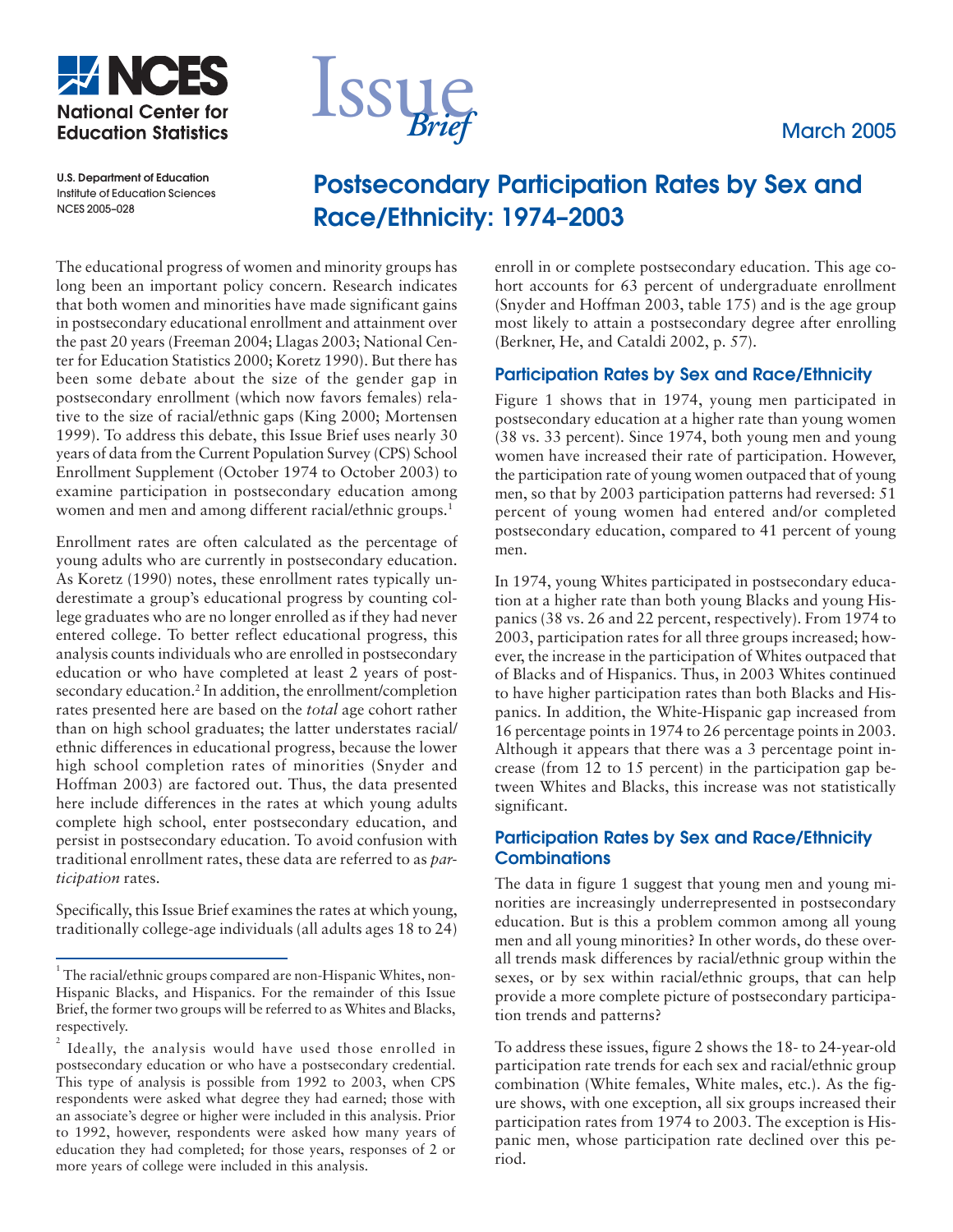

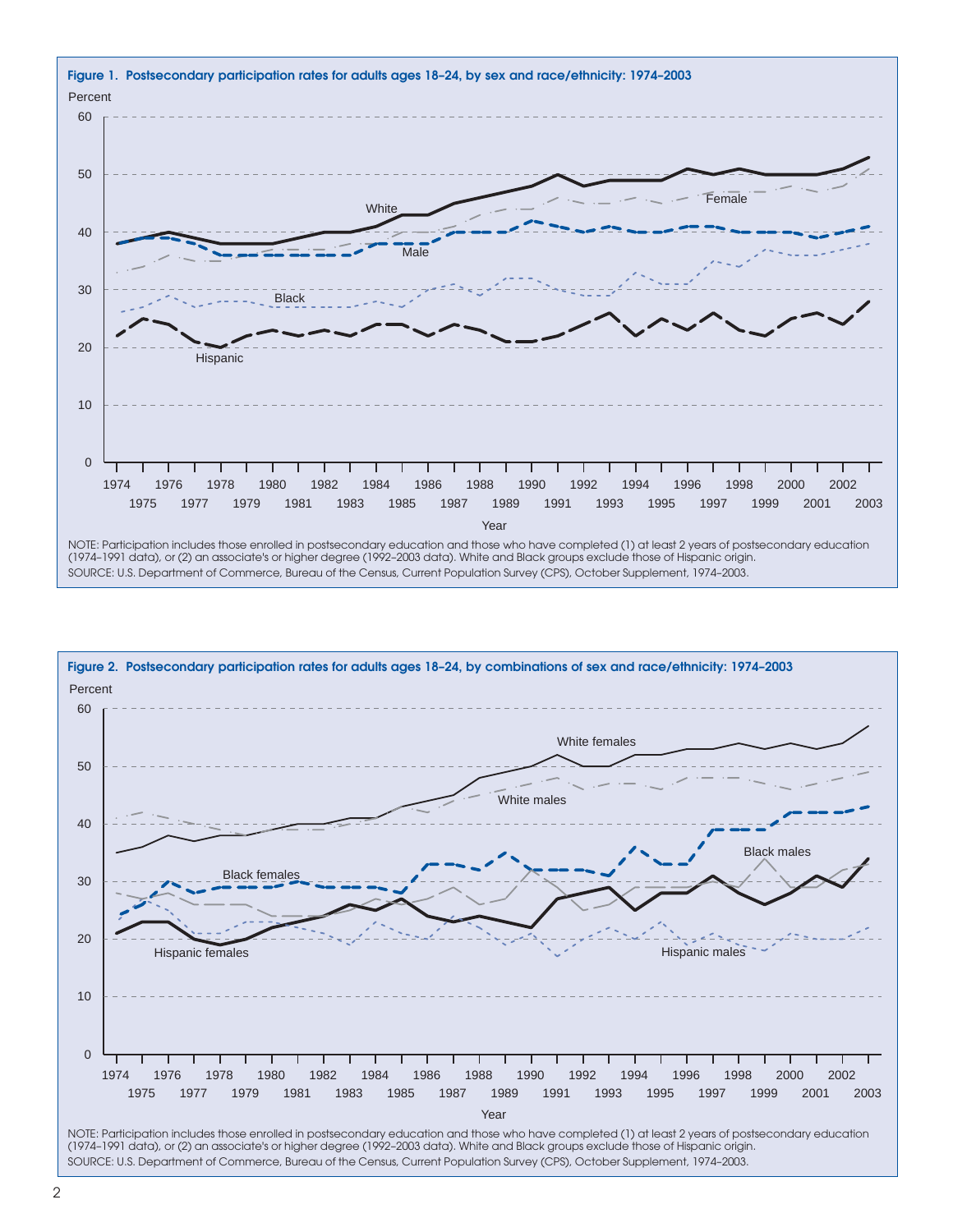More to the point, these data show how the sexes compare within each racial/ethnic group, and how the racial/ethnic groups compare within each sex. Looking first at the sexes, figure 2 shows that for each racial/ethnic group, young women's increase in participation outpaced that of young men, so that as of 2003, there was a gender gap (of 8–12 percentage points) favoring females for each racial/ethnic group.<sup>3</sup> Comparing these gender gaps across racial/ethnic groups shows that the 2003 gender gap for Whites was not measurably different in size from the gender gap for Blacks or for Hispanics.

Looking at the racial/ethnic groups separately for young men and young women, the participation rates of both male and female Whites increased at a faster pace than those of their Black and Hispanic same-sex peers. In 2003 (as in 1974), racial/ethnic participation gaps favored Whites over Blacks and Whites over Hispanics for both sexes. The racial/ethnic gaps for males were not measurably different in size from the racial/ethnic gaps for females.

The findings above suggest that the overall 2003 male-female gap accurately describes the gaps for each racial/ethnic group, and vice versa. Thus, it is relevant (for both sexes and all racial/ethnic groups) that the 2003 racial/ethnic gap of 15 points between Whites and Blacks and the 26-point gap between Whites and Hispanics are both larger than the 2003 gender gap of 10 percentage points. From this statistical perspective, racial/ethnic gaps are larger than the gender gap.

#### **Summary**

How do participation trends compare across these sex and racial/ethnic groups? All but one of the groups examined here increased their rate of postsecondary participation from 1974 to 2003. The one exception was young Hispanic males, whose participation rate declined while the rates of others increased. Moreover, participation gaps favoring females over males and Whites over Hispanics increased during this period.

As of 2003, the postsecondary participation gap between young men and young women was 10 percentage points, a gap that cuts across all three major racial/ethnic groups. However, this gender gap is smaller than the gap between Whites and Blacks and between Whites and Hispanics. As noted above, these gaps reflect the effects of sex and racial/ethnic differences in high school completion, postsecondary attendance, and postsecondary persistence, which may in some cases have cumulative effects (cf. Hudson 2003).

#### **References**

- Berkner, L., He, S., and Cataldi, E.F. (2002). *Descriptive Summary of 1995–96 Beginning Postsecondary Students: Six Years Later* (NCES 2003–151). U.S. Department of Education. Washington, DC: National Center for Education Statistics.
- Freeman, C. (2004). *Trends in Educational Equity of Girls & Women: 2004* (NCES 2005–016). U.S. Department of Education. Washington, DC: National Center for Education Statistics.
- Hudson, L. (2003). *Racial/Ethnic Differences in the Path to a Postsecondary Credential* (NCES 2003–005). U.S. Department of Education. Washington, DC: National Center for Education Statistics.
- King, J.E. (2000). *Gender Equity in Higher Education: Are Male Students at a Disadvantage?* Washington, DC: American Council on Education.
- Koretz, D. (1990). *Trends in the Postsecondary Enrollment of Minorities* (R-3948-FF). Santa Monica, CA: The RAND Corporation.
- Llagas, C. (2003). *Status and Trends in the Education of Hispanics* (NCES 2003–008). U.S. Department of Education. Washington, DC: National Center for Education Statistics.
- Mortenson, T.G. (1999). Where Are the Boys? The Growing Gender Gap in Higher Education. *The College Board Review, 188*: 8– 17.
- National Center for Education Statistics. (2000). *The Condition of Education 2000* (NCES 2000–062). U.S. Department of Education. Washington, DC: U.S. Government Printing Office.
- Snyder, T.D., and Hoffman, C.M. (2003). *Digest of Education Statistics 2002* (NCES 2003–060). U.S. Department of Education, National Center for Education Statistics. Washington, DC: U.S. Government Printing Office.

 $3$  In 1974, White males had a higher participation rate than White females; no differences were detected in the participation rates of males versus females in each of the minority groups.

The Issue Brief series presents information on education topics of current interest. All estimates shown are based on samples and are subject to sampling variability. All differences discussed in the text are statistically significant at the .05 level. Standard errors for this Issue Brief can be found on the web at http:// nces.ed.gov/pubsearch/pubsinfo.asp?pubid=2005028. For more information on the Current Population Survey October supplement, visit http://nces.ed.gov/ surveys/cps/data.asp.

This Issue Brief was prepared by Lisa Hudson of the National Center for Education Statistics (NCES) and Sally Aquilino and Gregory Kienzl of the Education Statistics Services Institute (ESSI), with analytic support from Juliet Diehl of ESSI. This Issue Brief was formatted by Carol Rohr of Pinkerton Computer Consultants, Inc. For further information, contact Lisa Hudson, NCES, at 202-502-7358 or lisa.hudson@ed.gov. To order additional copies of this Issue Brief or other NCES publications, call 1-877-4ED-PUBS or visit http://www.edpubs.org. NCES publications are also available on the Internet at http://nces.ed.gov.